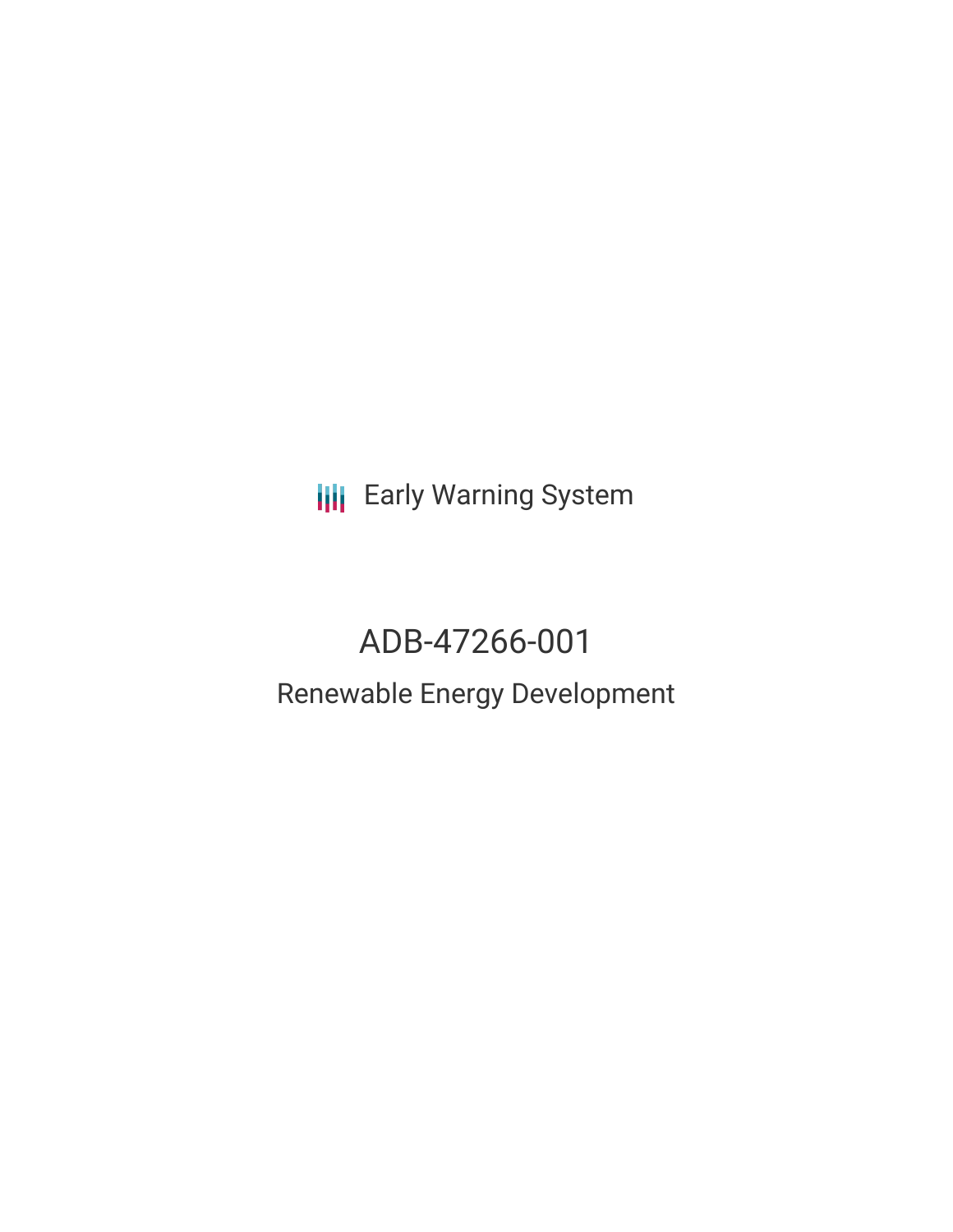

| <b>Countries</b>               | Afghanistan                                       |
|--------------------------------|---------------------------------------------------|
| <b>Financial Institutions</b>  | Asian Development Bank (ADB)                      |
| <b>Status</b>                  | Active                                            |
| <b>Bank Risk Rating</b>        | U                                                 |
| <b>Voting Date</b>             | 2014-12-12                                        |
| <b>Borrower</b>                | Ministry of Energy and Water                      |
| <b>Sectors</b>                 | Energy, Law and Government, Technical Cooperation |
| <b>Investment Type(s)</b>      | Grant                                             |
| <b>Investment Amount (USD)</b> | \$1.00 million                                    |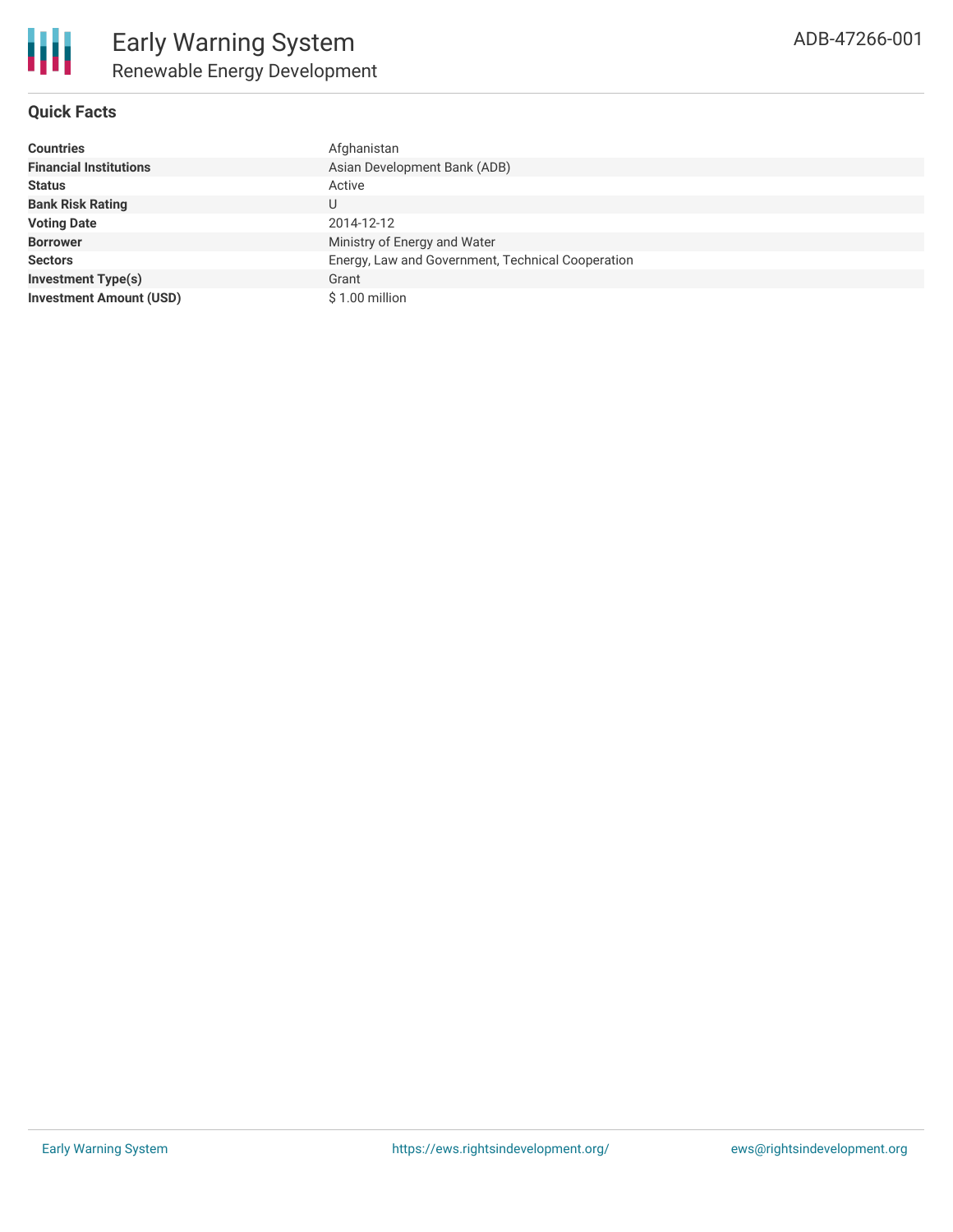

## **Project Description**

This project provides technical assistance to ongoing efforts of the Ministry of Energy and Water in developing a roadmap, developing hybrid wind/solar/diesel renewable energy projects and increasing institutional capacity.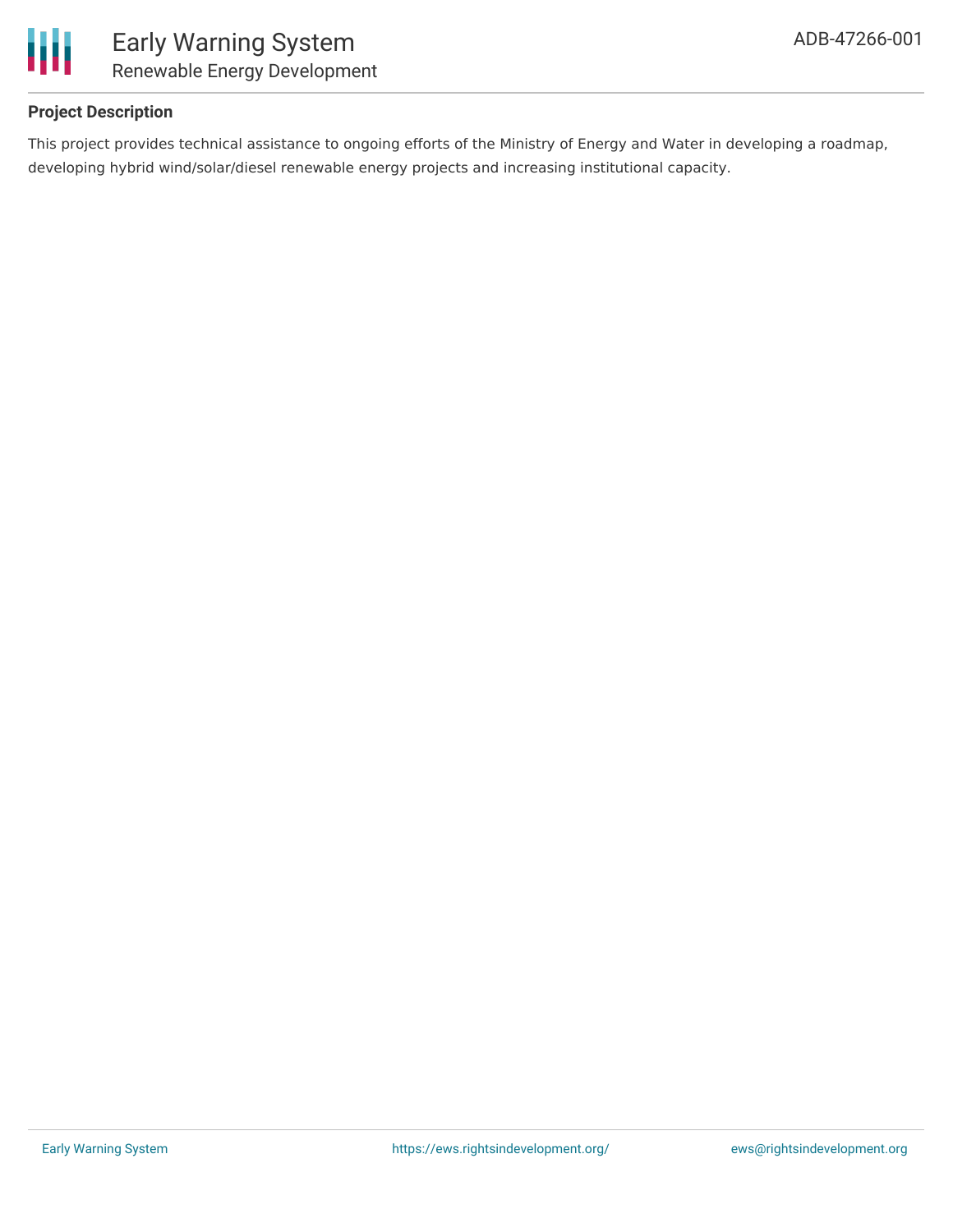## **Investment Description**

Asian Development Bank (ADB)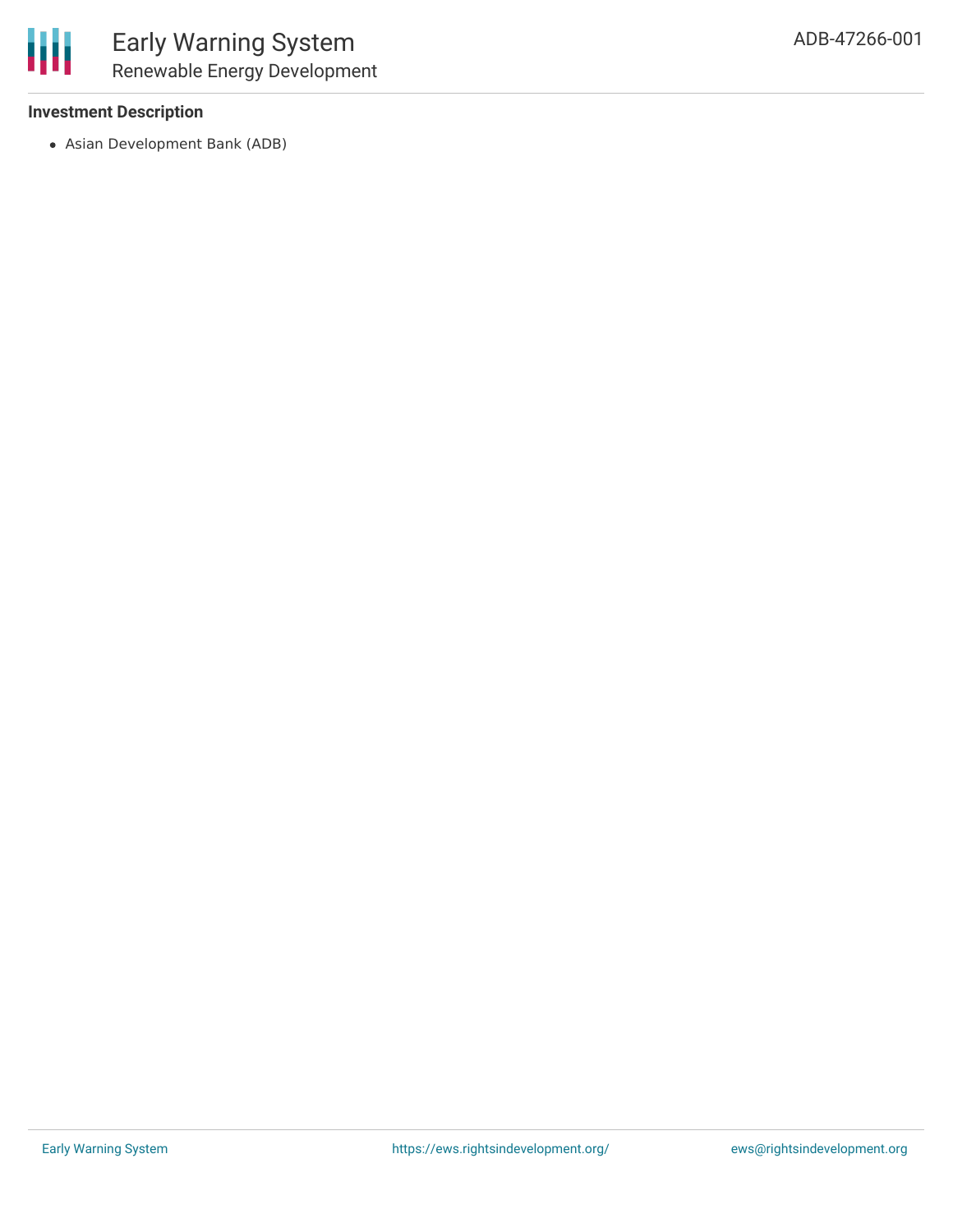

Ministry of Energy and Water Darul Aman Road, Kabul, Islamic Republic of Afghanistan

### ACCOUNTABILITY MECHANISM OF ADB

The Accountability Mechanism is an independent complaint mechanism and fact-finding body for people who believe they are likely to be, or have been, adversely affected by an Asian Development Bank-financed project. If you submit a complaint to the Accountability Mechanism, they may investigate to assess whether the Asian Development Bank is following its own policies and procedures for preventing harm to people or the environment. You can learn more about the Accountability Mechanism and how to file a complaint at: http://www.adb.org/site/accountability-mechanism/main